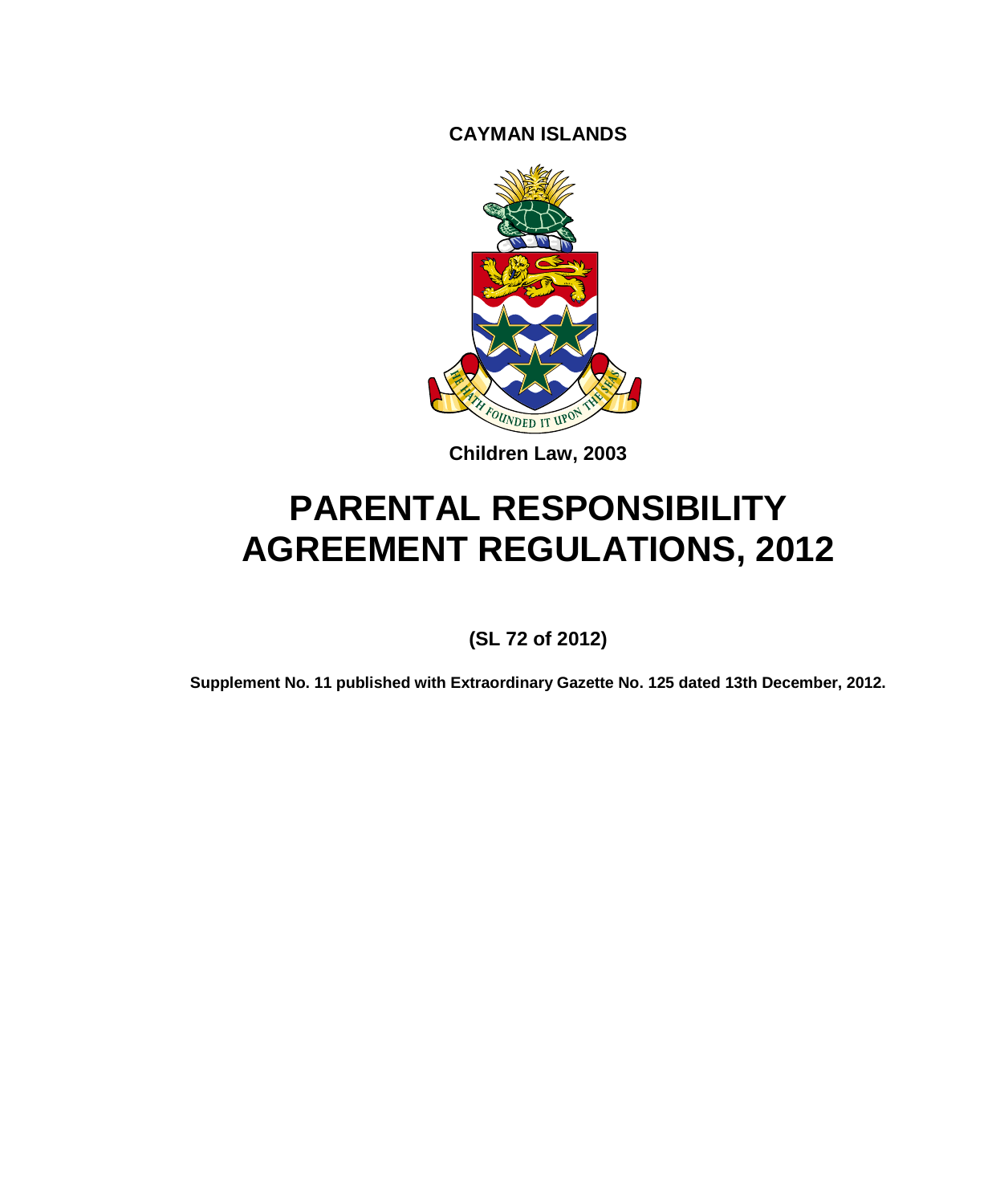## **PUBLISHING DETAILS**

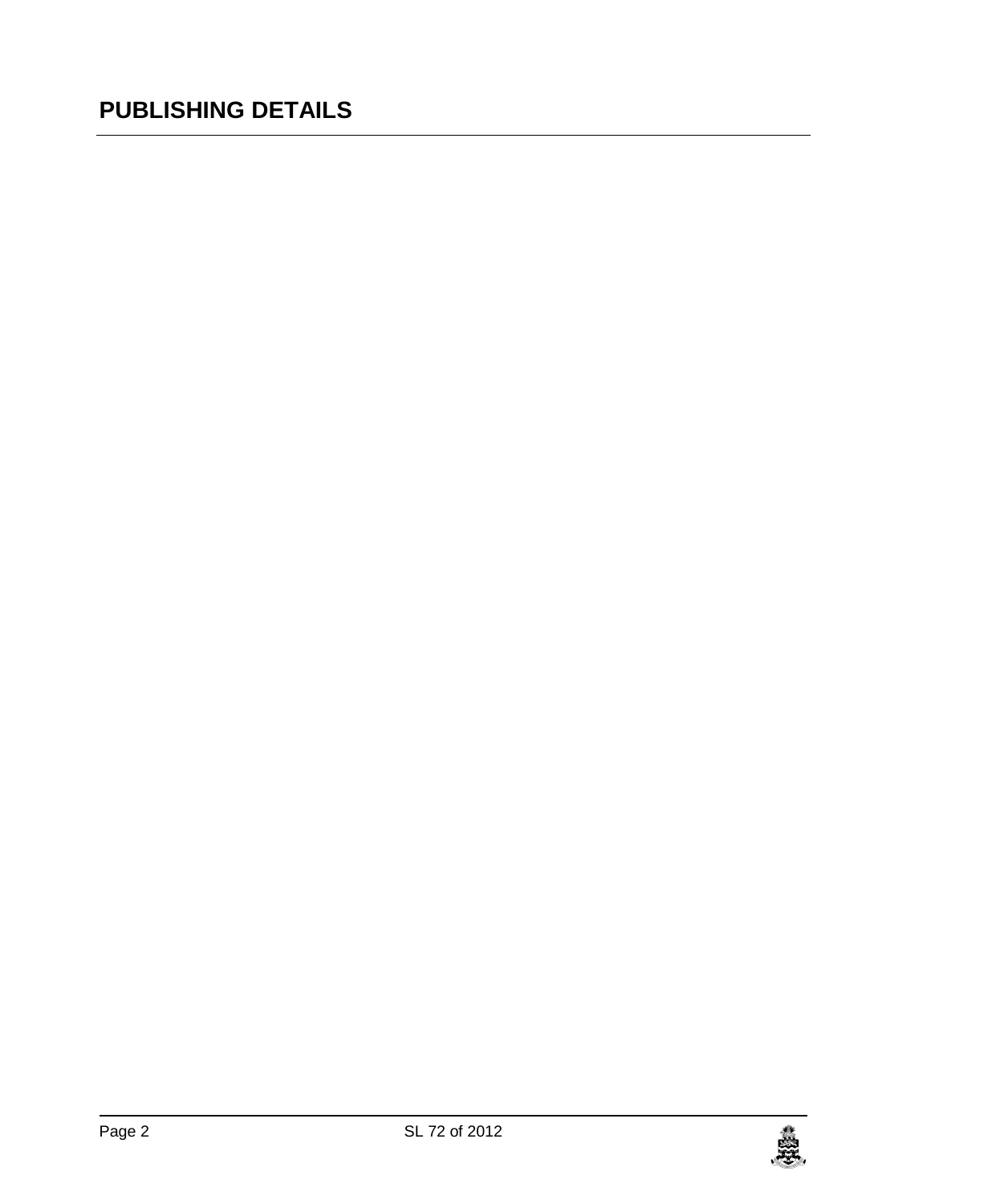## **CAYMAN ISLANDS**



## **Children Law, 2003**

# **PARENTAL RESPONSIBILITY AGREEMENT REGULATIONS, 2012**

**(SL 72 of 2012)**

## **Arrangement of Regulations**

| Regulation      | Page |  |  |
|-----------------|------|--|--|
|                 |      |  |  |
|                 |      |  |  |
|                 |      |  |  |
|                 |      |  |  |
| <b>SCHEDULE</b> |      |  |  |

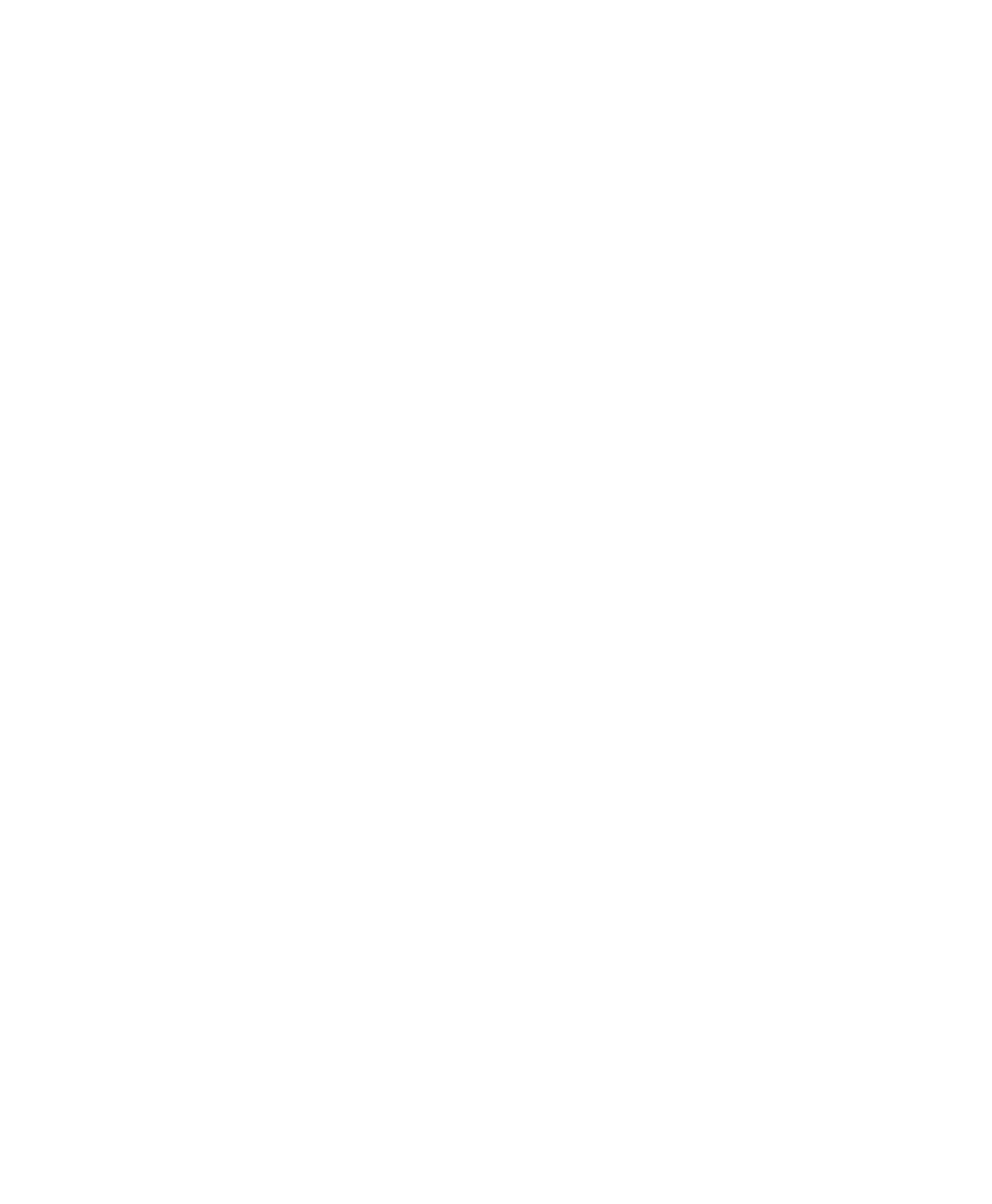## **CAYMAN ISLANDS**



# **PARENTAL RESPONSIBILITY AGREEMENT REGULATIONS, 2012**

## **(SL 72 of 2012)**

The Governor in Cabinet, in exercise of the powers conferred by section 6(2) of the Children Law, 2003, hereby makes the following Regulations —

## <span id="page-4-0"></span>**1. Citation**

**1**. These Regulations may be cited as the Parental Responsibility Agreement Regulations, 2012.

## <span id="page-4-1"></span>**2. Form of parental responsibility agreement**

**2**. A parental responsibility agreement shall be made in the form set out in the Schedule.

## <span id="page-4-2"></span>**3. Independent legal advice**

**3**. The parties to a parental responsibility agreement shall be given the opportunity to seek independent legal advice before affixing their signature to the agreement.

## <span id="page-4-3"></span>**4. Filing of parental responsibility agreement**

- **4**. (1) A parental responsibility agreement shall be recorded by the filing of the agreement, together with sufficient copies thereof for each person with parental responsibility for the child, in the Grand Court.
	- (2) Upon the filing of documents under paragraph (1), the Clerk of the Court shall seal the copies and send one to each person with parental responsibility for the child.

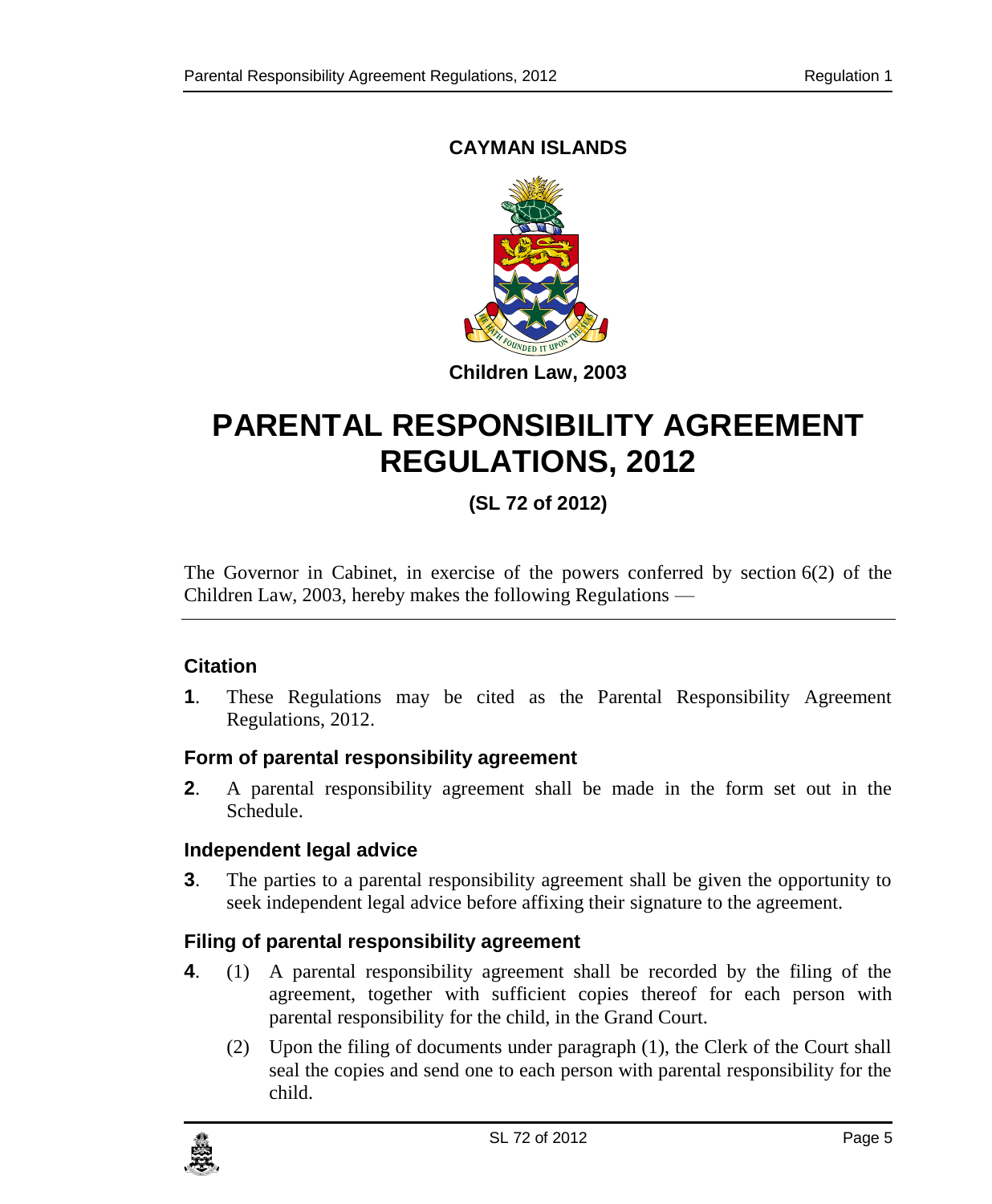- (3) The record of an agreement under paragraph (1) shall be made available, during office hours, for inspection by any person upon —
	- (a) written request to the Clerk of the Court; and
	- (b) payment of a fee of twenty-five dollars.

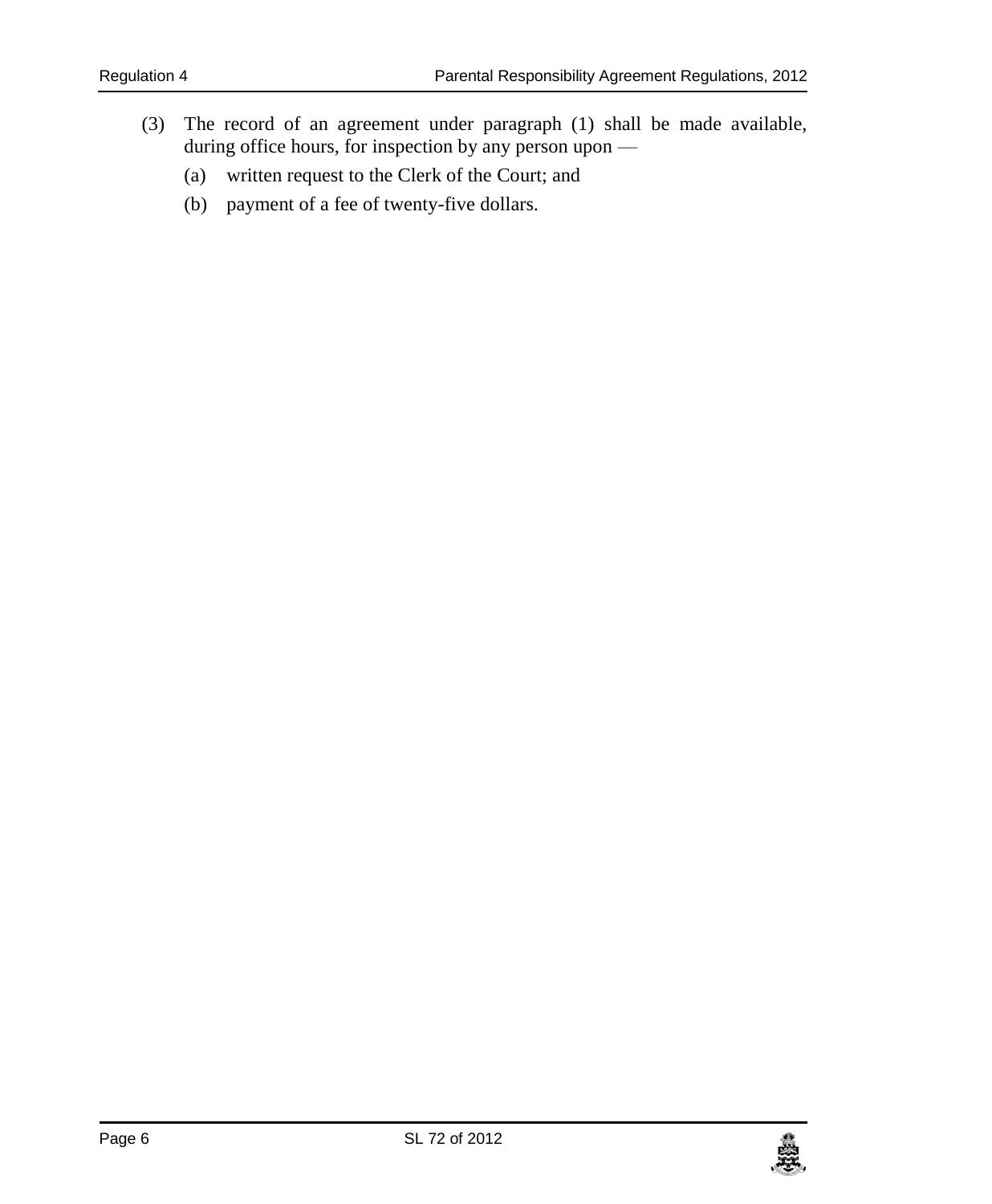## <span id="page-6-0"></span>**SCHEDULE**

## (Regulation 2)

| Form 1                                                                                  |                                                                                                                                                                    |  |  |
|-----------------------------------------------------------------------------------------|--------------------------------------------------------------------------------------------------------------------------------------------------------------------|--|--|
|                                                                                         | <b>Parental Responsibility Agreement</b>                                                                                                                           |  |  |
| Section $6(1)(b)$ of the Children Law, 2003                                             | Keep this form in a safe place                                                                                                                                     |  |  |
|                                                                                         | Date recorded at the Grand Court                                                                                                                                   |  |  |
| Read the notes on the other side<br>before you make the agreement                       |                                                                                                                                                                    |  |  |
| This is a parental responsibility agreement regarding-<br><b>The Child</b><br>Full Name |                                                                                                                                                                    |  |  |
| Boy or Girl                                                                             | Date of birth                                                                                                                                                      |  |  |
| <b>Between</b>                                                                          |                                                                                                                                                                    |  |  |
| <b>The Mother</b>                                                                       |                                                                                                                                                                    |  |  |
|                                                                                         |                                                                                                                                                                    |  |  |
|                                                                                         |                                                                                                                                                                    |  |  |
| And                                                                                     |                                                                                                                                                                    |  |  |
| <b>The Father</b>                                                                       |                                                                                                                                                                    |  |  |
| Full Name<br>Address                                                                    |                                                                                                                                                                    |  |  |
| addition to the mother having parental responsibility)                                  | We declare that we are the mother and father of the above named child and we<br>agree that the child's father shall have parental responsibility for the child (in |  |  |
| Signed (Mother)                                                                         | Signed (Father)                                                                                                                                                    |  |  |
| Date                                                                                    | Date                                                                                                                                                               |  |  |
| <b>Certificate of Witness</b>                                                           |                                                                                                                                                                    |  |  |
| The following evidence of identity was<br>produced by the person signing above.         | The following evidence of identity was<br>produced by the person signing above.                                                                                    |  |  |
| Signed in the presence of:                                                              | Signed in the presence of:                                                                                                                                         |  |  |
| Name of witness                                                                         | Name of witness                                                                                                                                                    |  |  |
| Address                                                                                 | Address                                                                                                                                                            |  |  |

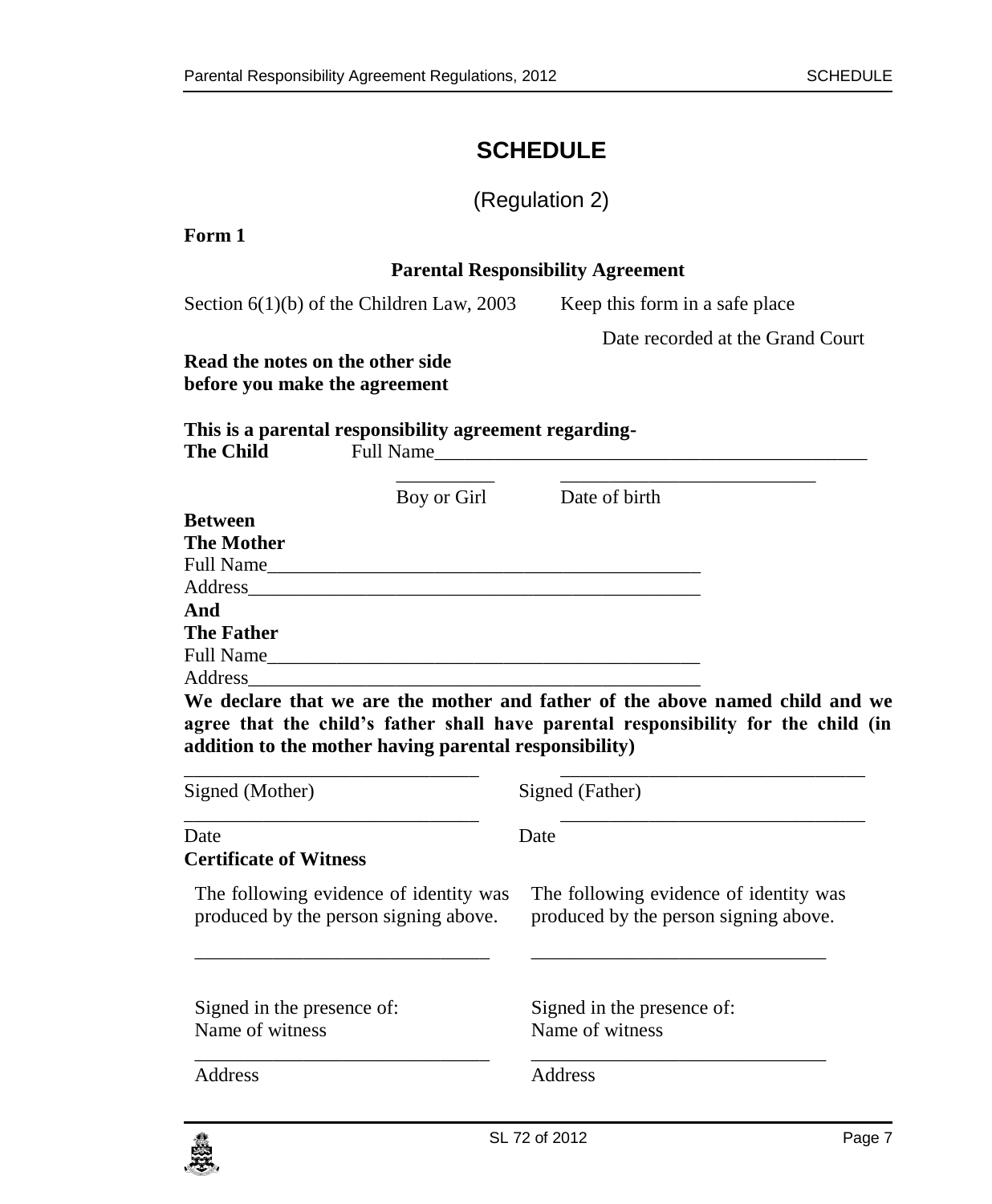Signature of witness

Signature of witness

Justice of the Peace/ Notary Public/Clerk of the Court

\_\_\_\_\_\_\_\_\_\_\_\_\_\_\_\_\_\_\_\_\_\_\_\_\_\_\_\_\_\_

Justice of the Peace/ Notary Public/Clerk of the Court

\_\_\_\_\_\_\_\_\_\_\_\_\_\_\_\_\_\_\_\_\_\_\_\_\_\_\_\_\_\_

**Notes about the Parental Responsibility Agreement**

**Read these notes before you make the Agreement.**

#### **About the Parental Responsibility Agreement:**

The making of this agreement will affect the legal position of the mother and the father. You should both seek legal advice before you make the Agreement.

\_\_\_\_\_\_\_\_\_\_\_\_\_\_\_\_\_\_\_\_\_\_\_\_\_\_\_\_\_\_ \_\_\_\_\_\_\_\_\_\_\_\_\_\_\_\_\_\_\_\_\_\_\_\_\_\_\_\_\_\_

#### **When filling in the Agreement:**

Please use black ink (the agreement will be copied). Put the name of one child only. If the father is to have parental responsibility for more than one child, fill in a separate form for each child. **Do not sign the Agreement.**

#### **When you have filled in the Agreement:**

Take the agreement to a Justice of the Peace or a Notary Public who will witness your signature and sign the certificate of the witness. If no Justice of the Peace or Notary Public is available, then the Clerk of the Court may witness your signature. An attorneyat-law cannot witness your signature.

**To the mother:** When you make the declaration you will have to prove that you are the child's mother, so take to the Grand Court the child's full birth certificate. You will also need evidence of your identity showing a photograph and signature (for example, a driver's licence, passport or voters identification). **Please note that the child's birth certificate will not be accepted as sufficient proof of your identity.**

**To the father:** You will need evidence of your identity showing a photograph and signature (for example, a driver's licence, passport or voters identification) and proof of your parental status.

When the Certificate has been signed and witnessed:

Make 2 copies of the Agreement form. You do not need to copy these notes. Take, or send, this form and the copies to the Grand Court.

The Clerk of the Court will record the Agreement and keep this form. The copies will be stamped and sent back to each parent at the address on the Agreement. The Agreement will not take effect until it has been received and recorded at the Grand Court.

#### **Ending the Agreement:**

Once a parental responsibility agreement has been made it can only end-

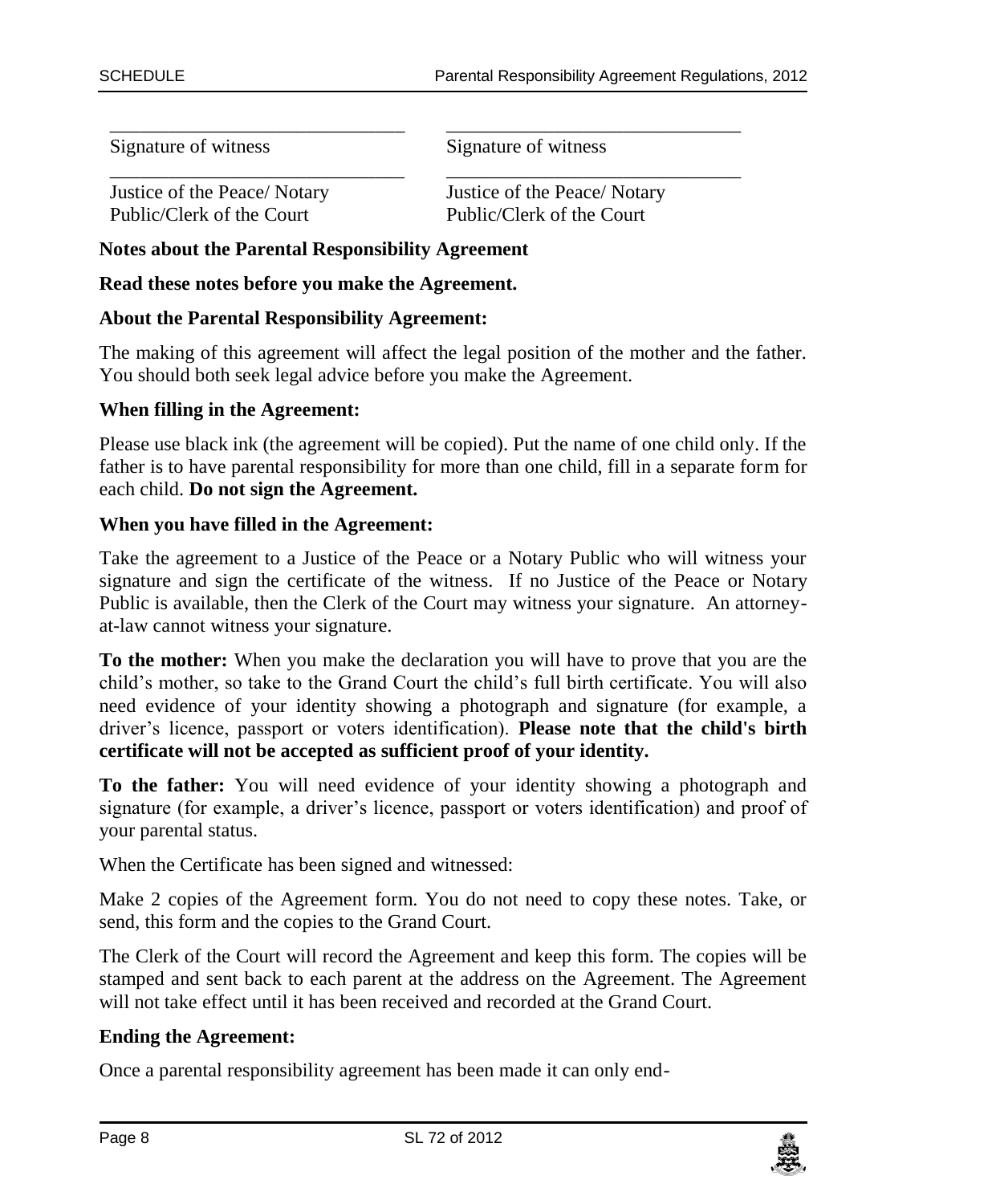- (a) by an order of the court made on the application of any person who has parental responsibility for the child;
- (b) by an order of the court made on the application of the child with permission of the court; or
- (c) when the child attains the age of eighteen.

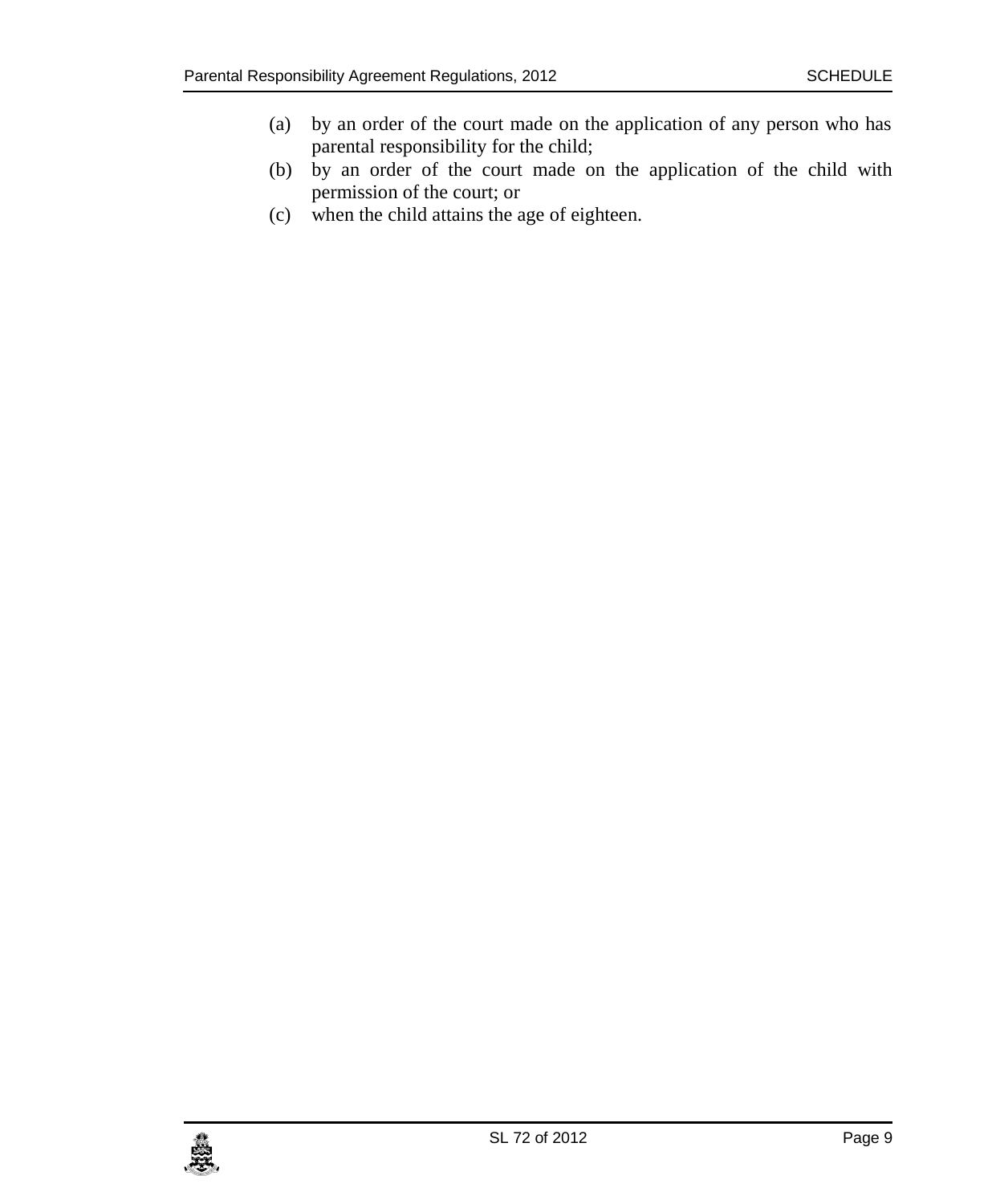#### **Form 2**

|                  |                                                                   | <b>Step-Parental Responsibility Agreement</b>                                                                                                                                                                                 |                                |                                                                                                                                                                                   |     |
|------------------|-------------------------------------------------------------------|-------------------------------------------------------------------------------------------------------------------------------------------------------------------------------------------------------------------------------|--------------------------------|-----------------------------------------------------------------------------------------------------------------------------------------------------------------------------------|-----|
|                  |                                                                   | Section $4A(1)(a)$ of the Children Law, 2003                                                                                                                                                                                  | Keep this form in a safe place |                                                                                                                                                                                   |     |
|                  |                                                                   |                                                                                                                                                                                                                               |                                | Date recorded at the Grand Court                                                                                                                                                  |     |
|                  | Read the notes on the other side<br>before you make the agreement |                                                                                                                                                                                                                               |                                |                                                                                                                                                                                   |     |
|                  |                                                                   | This is a Step-Parental Responsibility Agreement regarding-                                                                                                                                                                   |                                |                                                                                                                                                                                   |     |
| <b>The Child</b> |                                                                   | Full Name and the state of the state of the state of the state of the state of the state of the state of the state of the state of the state of the state of the state of the state of the state of the state of the state of |                                |                                                                                                                                                                                   |     |
|                  |                                                                   | Boy or Girl                                                                                                                                                                                                                   | Date of birth                  |                                                                                                                                                                                   |     |
| <b>Between</b>   |                                                                   |                                                                                                                                                                                                                               |                                |                                                                                                                                                                                   |     |
| Parent A         | Address                                                           |                                                                                                                                                                                                                               |                                |                                                                                                                                                                                   |     |
| And              | Address                                                           | The other parent (with parental responsibility)*                                                                                                                                                                              |                                | Full Name                                                                                                                                                                         | And |
| The step-parent  | Address                                                           |                                                                                                                                                                                                                               |                                |                                                                                                                                                                                   |     |
|                  |                                                                   | (in addition to those already having parental responsibility)                                                                                                                                                                 |                                | We declare that we are the parents and step-parent of the above named child and we<br>agree that the above mentioned step-parent shall have parental responsibility for the child |     |
|                  | Signed (Parent A)                                                 |                                                                                                                                                                                                                               |                                | Signed (Other Parent) Signed (Step-Parent)                                                                                                                                        |     |
| Date             |                                                                   | Date                                                                                                                                                                                                                          |                                | Date                                                                                                                                                                              |     |
|                  |                                                                   |                                                                                                                                                                                                                               |                                |                                                                                                                                                                                   |     |

The following evidence The following evidence The following evidence

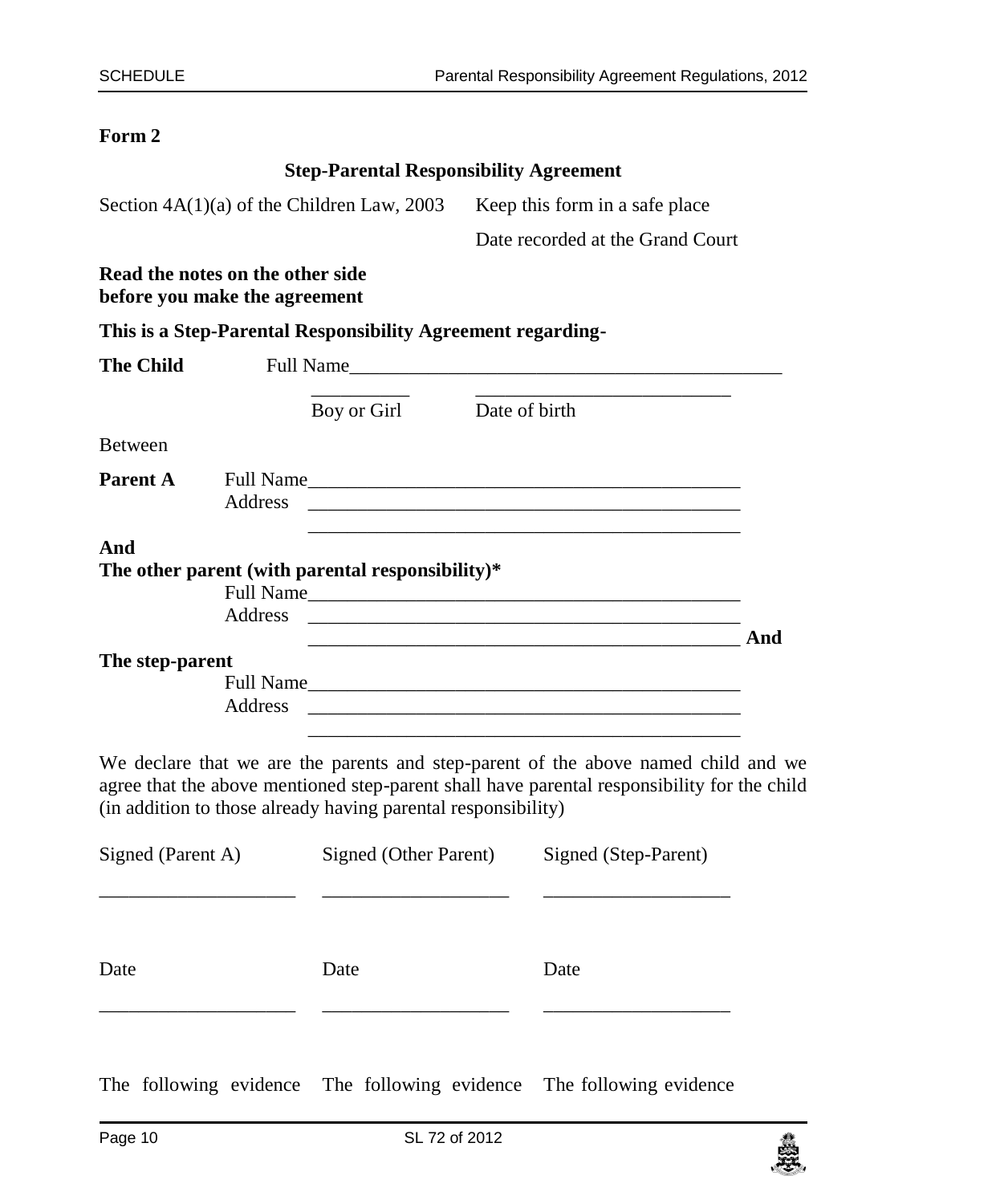| of identity was produced<br>by the person signing<br>above.        | of identity was produced<br>by the person signing<br>above.        | identity<br>of<br>was<br>produced by the person<br>signing above.  |
|--------------------------------------------------------------------|--------------------------------------------------------------------|--------------------------------------------------------------------|
| Signed in the presence<br>of: Name of Witness                      | Signed in the presence<br>of: Name of Witness                      | Signed in the presence<br>of: Name of Witness                      |
| Address                                                            | Address                                                            | Address                                                            |
| Signature of Witness                                               | Signature of Witness                                               | Signature of Witness                                               |
| Justice of the Peace/<br>Notary Public/Clerk of<br>the Grand Court | Justice of the Peace/<br>Notary Public/Clerk of<br>the Grand Court | Justice of the Peace/<br>Notary Public/Clerk of<br>the Grand Court |

\* If there is only one parent with parental responsibility please delete this section.

#### **Notes about the Step-Parent Parental Responsibility Form:**

#### **Read these notes before you make the Agreement**

#### **About the Step-Parent Parental Responsibility Agreement:**

The making of this agreement will affect the legal position of the parent(s) and the stepparent. You should seek legal advice before you make the Agreement.

#### **When filling in the Agreement:**

Please use black ink (the agreement will be copied). Put the name of one child only. If the step-parent is to have parental responsibility for more than one child, fill in a separate form for each child. Do not sign the agreement.

#### **When you have filled in the Agreement:**

Take the agreement to a Justice of the Peace or a Notary Public who will witness your signature and sign the certificate of the witness. If no Justice of the Peace or Notary Public is available, then the Clerk of the Court of the Grand Court may witness your signature. An attorney-at-law cannot witness your signature.

#### **To Parent A and the other Parent with parental responsibility:**

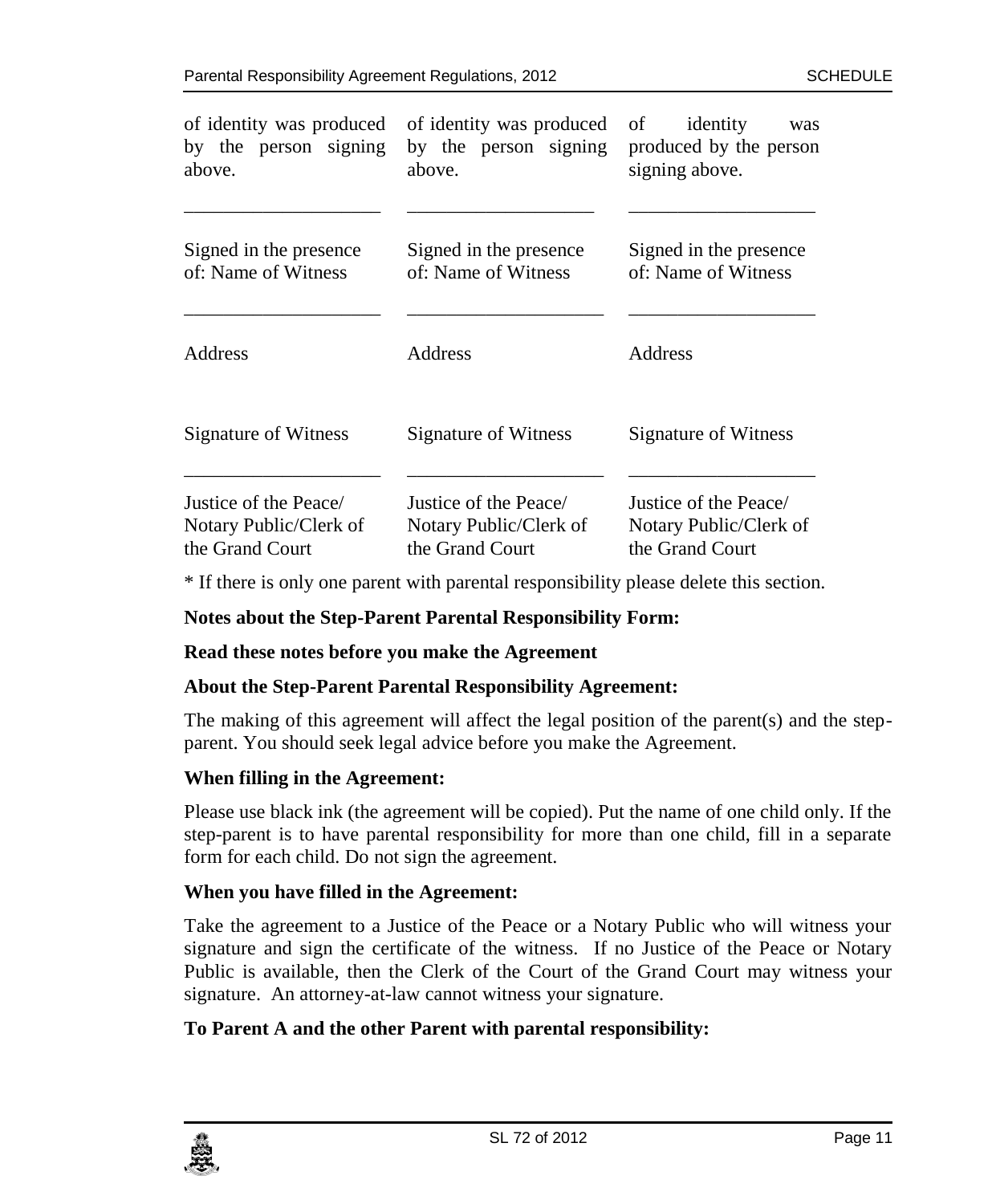When you make the declaration you will have to prove that you have parental responsibility for the child. You should therefore take with you to the court one of the following documents:

- (a) the child's full birth certificate;
- (b) a marriage certificate to show that the parents were married to each other at the time of birth or subsequently;
- (c) a court order granting parental responsibility;
- (d) a registered Parental Responsibility Agreement Form between the child's mother and father.

You will also require evidence of your (both parents') identity showing a photograph and signature (for example, a driver's licence, passport or voters identification). (Please note that the child's birth certificate cannot be accepted as sufficient proof of your identity.)

#### **To the step-parent:**

When you make the declaration you will have to prove that you are married to a parent of the child, so take to the court your marriage certificate.

You will also need evidence of your identity showing a photograph and signature (for example, a driver's licence, passport or voters identification).

#### **When the certificate has been signed and witnessed:**

Make sufficient copies of the Agreement Form for each person who has signed the form. You do not need to copy these notes.

Take, or send, the original form and the copies to the Grand Court.

The Court will record the agreement and retain the original form. The copies will be stamped with the seal of the court and sent back to every person with parental responsibility who has signed the Agreement Form and to the step-parent. The Agreement will not take effect until it has been received and recorded at the Grand Court.

#### **Ending the Agreement:**

Once a step-parent parental responsibility agreement has been made it can only end:

- (a) by an order of the court made on the application of any person who has parental responsibility for the child;
- (b) by an order of the court made on the application of the child with permission of the court; or
- (c) when the child reaches the age of eighteen.